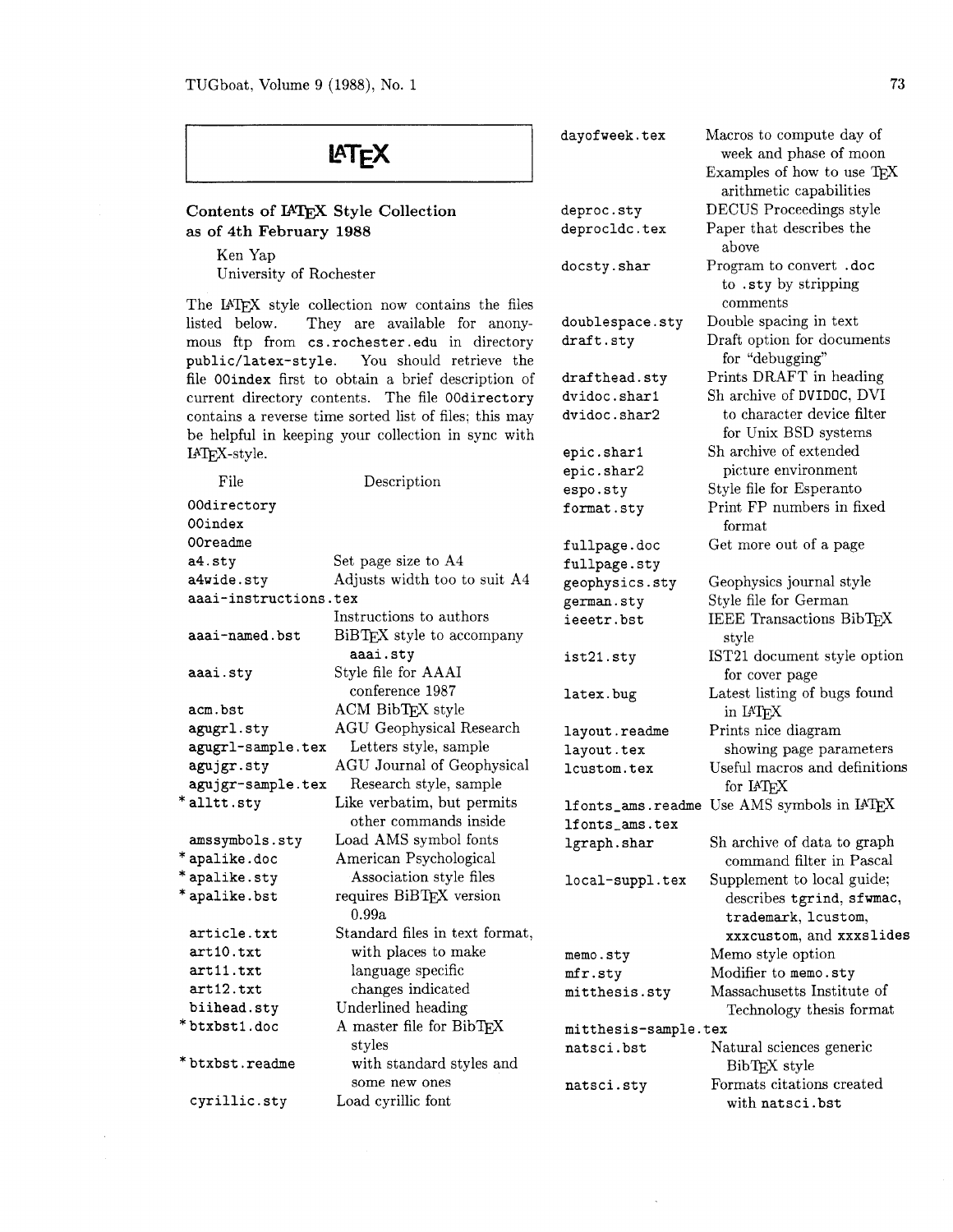| newalpha.bst                  | Modified alphabetic BibTEX<br>style                   | titlepage.txt                      | Style file in text format to go<br>with article.txt                                           |
|-------------------------------|-------------------------------------------------------|------------------------------------|-----------------------------------------------------------------------------------------------|
| nl.sty                        | Style file customized for<br>Dutch                    | trademark.sty                      | Definitions of common<br>trademarks                                                           |
|                               | nopagenumbers.doc Remove page numbers                 | uct10.doc                          | U of California thesis style                                                                  |
| nopagenumbers.sty             |                                                       | uct11.doc                          |                                                                                               |
| remark.sty                    | Like newtheorem but no \it                            | uct12.doc                          |                                                                                               |
| resume.sty                    | Format for doing resumes                              | ucthesis.doc                       |                                                                                               |
| resume-sample.tex Sample file |                                                       | ucthesis.readme                    |                                                                                               |
| rscsencode.shar               |                                                       | vdm.doc                            | Vienna Development Method                                                                     |
| sc21.sty                      | ISO/TC97/SC21 document<br>style                       | vdm.sty<br>vdm.tex                 | IAT <sub>F</sub> X style                                                                      |
| sc21-wg1.sty<br>sfwmac.sty    | option for cover page<br>Useful macros for Unix       | wsltex.shar                        | Wordstar to $\text{IAT}\!\text{E}\text{X}$ filter, $\text{C}$<br>and Pascal versions          |
|                               | documentation                                         | xxxcustom.tex                      | Supplementary macros for                                                                      |
| showlabels.sty                | Shows labels and references                           |                                    | xxx-tex, for some xxx                                                                         |
|                               | to them                                               | xxxslides.sty                      | Supplementary macros                                                                          |
| siam.bib                      | SIAM BibTEX style                                     |                                    | for SLIT <sub>F</sub> X, includes                                                             |
| siam.bst                      |                                                       |                                    | slides.sty                                                                                    |
| siam.doc                      | SIAM IATEX style                                      |                                    |                                                                                               |
| siam.sty                      |                                                       |                                    | New entries since the last TUGboat listing are<br>marked with an *. More submissions are very |
| siam.tex                      |                                                       | welcome. Send them to              |                                                                                               |
| siam10.doc                    |                                                       | Ken                                |                                                                                               |
| siam10.sty                    |                                                       |                                    | LaTeX-Style@cs.rochester.edu                                                                  |
| siam11.sty                    |                                                       | !rochester!latex-style             |                                                                                               |
| siam12.sty                    |                                                       |                                    |                                                                                               |
| slem.doc                      | Change $\s1$ to $\emph{em}$                           |                                    | Editor's note: People sending future submissions                                              |
| slem.sty                      |                                                       |                                    | should note that some gateways to Bitnet strip off                                            |
| spacecites.doc                | Modified to give spacing                              |                                    | everything beyond 80 columns, and perhaps corrupt                                             |
| spacecites.sty                | between citations                                     |                                    | some other data as well (ASCII tabs may or may                                                |
| suthesis.doc                  | Stanford U thesis style                               |                                    | not remain intact). Please structure your file so                                             |
| suthesis.sty                  |                                                       | that it will survive.              |                                                                                               |
| texindex.shar                 | Style file and processor for<br>index entries for VMS | For Internet users: how to ftp     |                                                                                               |
| texnames.doc                  | Define a couple more                                  |                                    | An example session is shown below. Disclaimer: ftp                                            |
| texnames.sty                  | TFX names                                             |                                    | syntax varies from host to host. Your syntax may                                              |
| tgrind.sty                    | Tgrind macros for IATEX<br>instead of TEX             | Unix ftp. Comments in parentheses. | be different. The syntax presented here is that of                                            |
| threepart.sty                 | Three part page headers                               |                                    |                                                                                               |

## **Sample FTP session for Internet users**

```
% ftp cayuga.cs.rochester.edu (a.k.a. cs.rochester.edu, a.k.a. 192.5.53.209) 
... (general blurb)
user: anonymous 
password: <any non-null string><br>ftp> cd public/latex-style (where the files are)
ftp> cd public/latex-style
ftp> 1s (to see what is there)
 ... (lots of output)
ftp> get OOindex 
 ... (more blurb)
ftp> quit
```